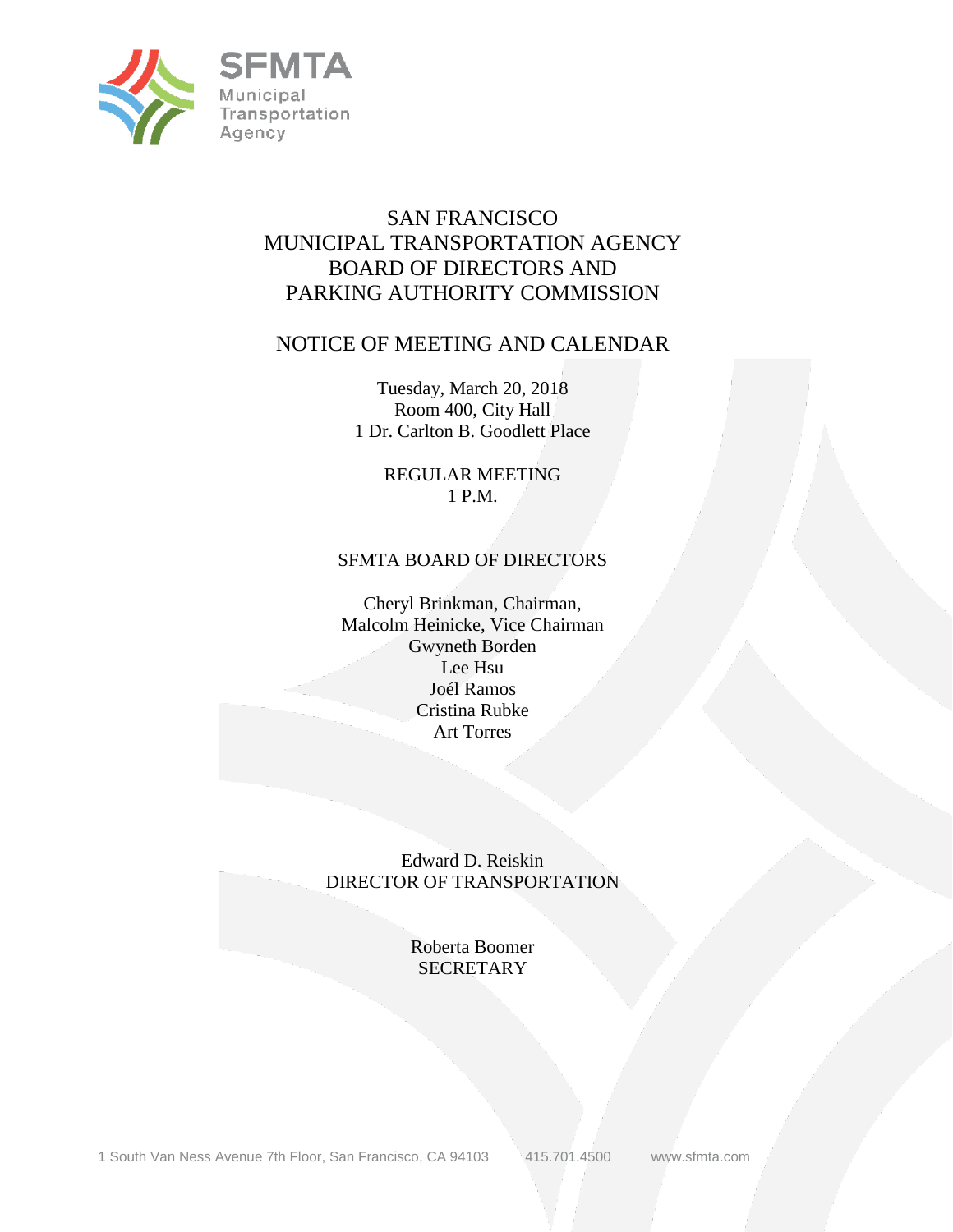#### ACCESSIBLE MEETING POLICY

The San Francisco Municipal Transportation Agency Board of Directors/Parking Authority Commission meeting will be held in Room 400, at 1 Dr. Carlton B. Goodlett Place (400 Van Ness Ave.), San Francisco, CA. The closest accessible BART station is the Civic Center Station at United Nations Plaza and Market Street. Accessible Muni transit serving this location are: Muni Metro lines J-Church, K-Ingleside, L Taraval, M Ocean View, N Judah and T Third at Van Ness and Civic Center Stations; F Market-Wharves; 19 Polk, 47 Van Ness; 49 Mission-Van Ness; 5 Fulton; 5R Fulton; 6 Haight-Parnassus, 7 Haight-Noriega 7R Haight-Noriega; 21-Hayes; 9 San Bruno; 9R San Bruno Rapid and 71 Haight-Noriega. For information about Muni accessible services, call 415.701.4485.

The meeting room is wheelchair accessible. Accessible curbside parking spaces have been designated on the Van Ness Avenue and McAllister Street perimeters of City Hall for people with mobility impairments. There is accessible parking available within the underground Civic Center Garage at the corner of McAllister and Polk streets and within the Performing Arts Garage at Grove and Franklin streets. To obtain a disability-related accommodation, including auxiliary aids or services, or to obtain meeting materials in alternative format, please contact Roberta Boomer at 415.701.4505. Providing at least 72 hours' notice will help to ensure availability. Written reports or background materials for calendar items are available for public inspection and copying at 1 South Van Ness Ave 7<sup>th</sup> floor during regular business hours and are available online at www.sfmta.com/board. Public comment will be taken on each item before or during consideration of the item.

To assist the City's efforts to accommodate persons with severe allergies, environmental illnesses, multiple chemical sensitivity or related disabilities, attendees at public meetings are reminded that other attendees may be sensitive to various chemical based products. Please help the City to accommodate these individuals.

The ringing of and use of cell phones, pagers and similar sound-producing electronic devices are prohibited at this meeting. Please be advised that the Chairman may order the removal from the meeting room of any person(s) responsible for the ringing or use of a cell phone, pager, or other similar sound-producing electronic devices.

### KNOW YOUR RIGHTS UNDER THE SUNSHINE ORDINANCE

Government's duty is to serve the public, reaching its decision in full view of the public. Commissions, boards, councils and other agencies of the City and County exist to conduct the people's business. This ordinance assures that deliberations are conducted before the people and that City operations are open to the people's review. For more information on your rights under the Sunshine Ordinance or to report a violation of the ordinance, contact Administrator, by mail to Sunshine Ordinance Task Force, 1 Dr. Carlton B. Goodlett Place, Room 244, San Francisco CA 94102-4689; by phone at 415.554.7724; by fax at 415.554.7854; or by email at sotf@sfgov.org. Copies of the Sunshine Ordinance can be obtained from the Clerk of the Sunshine Task Force, the San Francisco Public Library and on the City's website at sfgov.org.

### LANGUAGE ASSISTANCE

415.701-4505: For free interpretation services, please submit your request 48 hours in advance of meeting./Para sa libreng serbisyo sa interpretasyon, kailangan mag-request 48 oras bago ang miting./Para servicios de interpretación gratuitos, por favor haga su petición 48 horas antes de la reunión./如果需要免費 口語 翻譯,請於會議之前 48 小時提出要求。Đối với dịch vụ thông dịch miễn phí, vui lòng gửi yêu cầu của bạn 48 giờ trước cuộc họp./ Для бесплатных услуг устного перевода просьба представить ваш запрос за 48 часов до начала собрания./ Pour les services d'interprétation gratuits, veuillez soumettre votre demande 48 heures avant la réunion./무료 통역 서비스를 원하시면 회의 48 시간 전에 귀하의 요청을 제출하십시오./ 無料通訳 サービスをご希望の場合は、会議の 48 時間前までにリクエストを提出してください。/บริการใหค้ วามช่วยเหลือในหลายภาษาดา $\stackrel{*}{\sim}$  นภาษาฟรี ณ ที่ประชุมโดยตอ้ งแจง้ ล่วงหนา $\stackrel{*}{\sim}48$  ชัวโมง่ /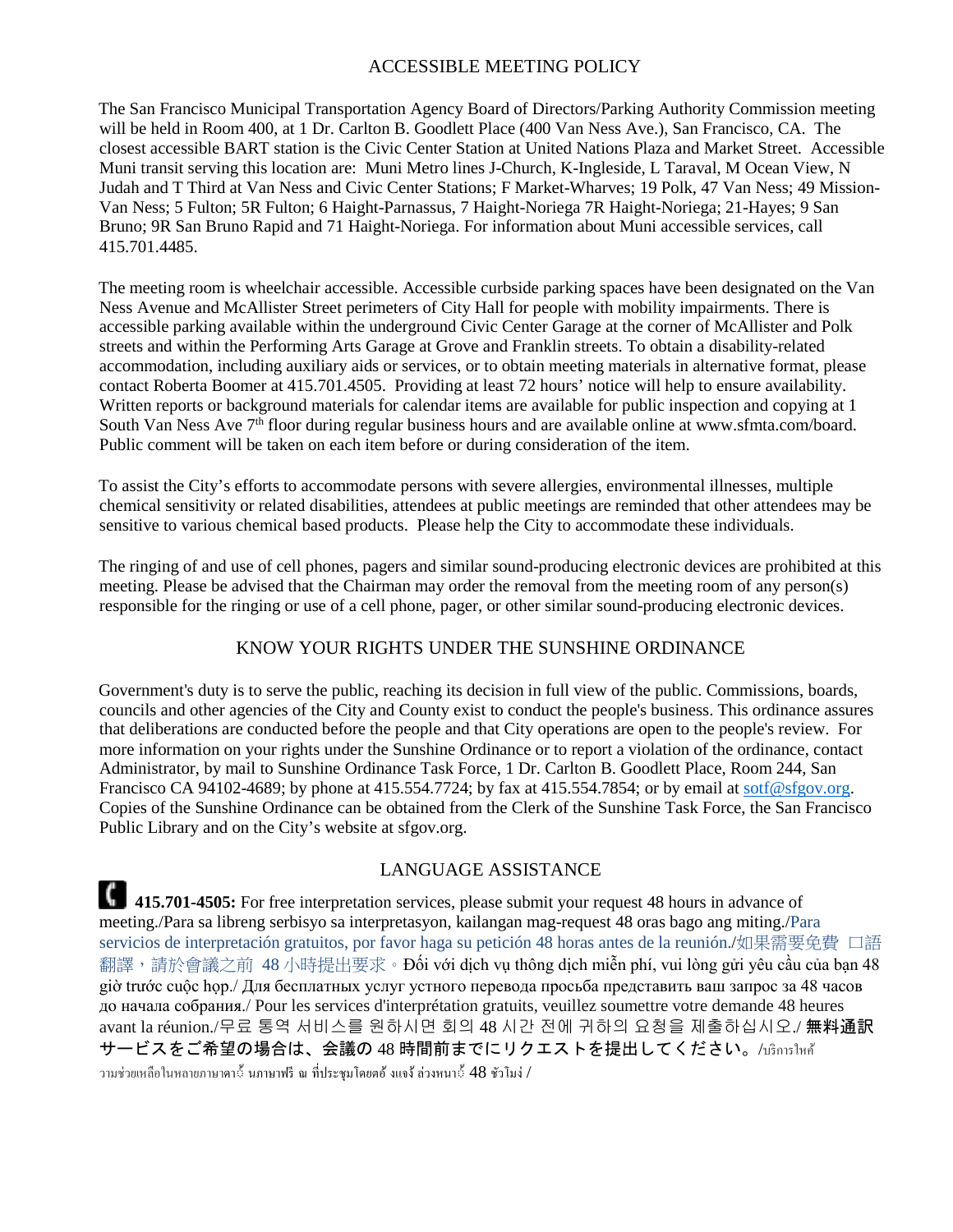- 1. Call to Order
- 2. Roll Call
- 3. Announcement of prohibition of sound producing devices during the meeting.
- 4. Approval of Minutes

-March 6, 2018 Regular Meeting

- 5. Communications
- 6. Introduction of New or Unfinished Business by Board Members
- 7. Director's Report (For discussion only)

 -Update on Vision Zero -Ongoing Activities

- 8. Citizens' Advisory Council Report
- 9. Public Comment

Members of the public may address the SFMTA Board of Directors on matters that are within the Board's jurisdiction and are not on today's calendar.

THE FOLLOWING MATTERS BEFORE THE SAN FRANCISCO MUNICIPAL TRANSPORTATION AGENCY BOARD OF DIRECTORS ARE RECOMMENDED FOR ACTION AS STATED BY THE SFMTA DIRECTOR OF TRANSPORTATION OR CITY ATTORNEY WHERE APPLICABLE. EXPLANATORY DOCUMENTS FOR ALL CALENDAR ITEMS ARE AVAILABLE FOR REVIEW AT 1 SOUTH VAN NESS AVE. 7<sup>th</sup> FLOOR.

### CONSENT CALENDAR

10. All matters listed hereunder constitute a Consent Calendar, are considered to be routine by the San Francisco Municipal Transportation Agency Board of Directors and will be acted upon by a single vote. There will be no separate discussion of these items unless a member of the Board of Directors or the public so requests, in which event the matter shall be removed from the Consent Calendar and considered as a separate item.

(10.1) Requesting the Controller to allot funds and to draw warrants against such funds available or will be available in payment of the following claims against the SFMTA:

A. Adimika Wekanah Newton vs. CCSF, Unlitigated Claim #1701551 filed on 1/10/17 for \$35,000 (Explanatory documents include a resolution.)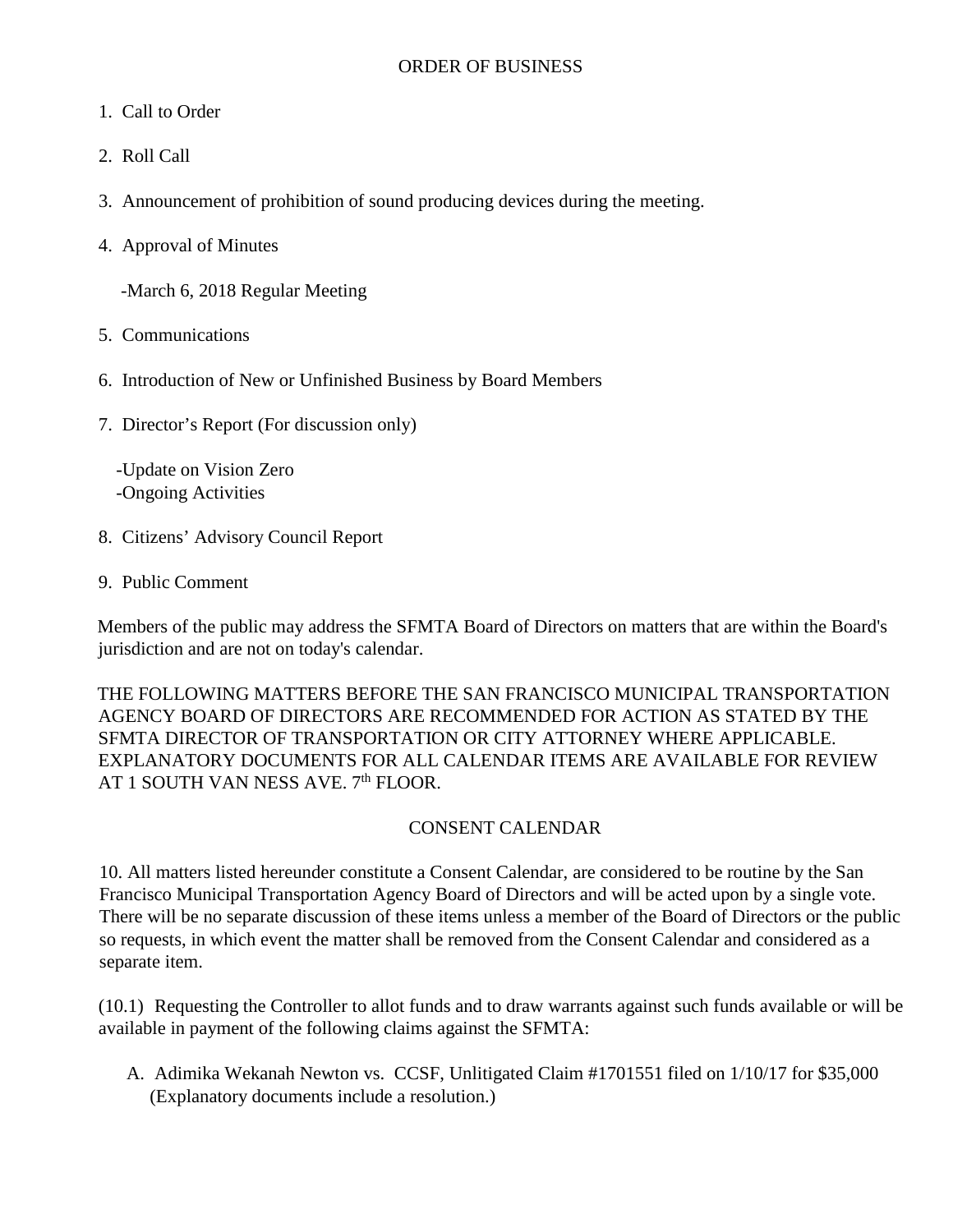- (10.2) Approving the following traffic modifications:
	- A. ESTABLISH STOP SIGNS − Polk Street, northbound and southbound, at Greenwich Street.
	- B. ESTABLISH NO U-TURN − Portola Drive, eastbound, at Evelyn Way.
	- C. ESTABLISH NO U-TURN − Geneva Avenue, eastbound, at Prague Street.
	- D. ESTABLISH NO TURN ON RED Quintara St., eastbound and westbound, at 19th Ave.
	- E. ESTABLISH TOW-AWAY, NO STOPPING ANYTIME EXCEPT VEHICLES DISPLAYING A PERMIT ISSUED BY THE SFMTA − Turk Street, south side, from 170 feet to 370 feet west of Gough Street.
	- F. ESTABLISH 4-HOUR PARKING, 7 AM TO 6 PM, MONDAY THROUGH SATURDAY − Division Street, north side, from 9th Street to Brannan Street; Brannan Street, both sides, from Division Street to 9th Street; and 9th Street, west side, from Division Street to Brannan Street.
	- G. ESTABLISH LEFT LANE MUST TURN LEFT EXCEPT FOR BIKES Turk Street, westbound, at Jones St.; Turk St., westbound, at Hyde St.; Turk St., westbound, at Polk St.
	- H. ESTABLISH NO LEFT TURN ON RED Turk Street, westbound, at Jones Street; Turk Street, westbound, at Hyde Street. (Explanatory documents include a staff report and resolution. For every parking and traffic modification that received a categorical exemption, the proposed action is the Approval Action as defined by Chapter 31 of the San Francisco Administrative Code.)

(10.3) Authorizing the Director to execute Agreement No. L18-05 with the Cow Palace for the relocation of non-operative historic streetcars, cable cars and buses consisting of approximate 31,500 square feet of paved land and a covered building, in the amount of \$2,072,457.68 for a five year term with extension options of two additional two-year terms. (Explanatory documents include a staff report, resolution and agreement.)

## REGULAR CALENDAR

11. Authorizing the substitution of a letter of credit to provide credit support for the issuance and sale from time to time of Commercial Paper Notes on a revolving basis in a principal amount not to exceed \$100 million in one or more tax-exempt or taxable series in connection with the SFMTA's commercial note program to finance capital improvements which may need bridge financing in the future; approving the form of Amended and Restated Issuing and Paying Agent Agreement with US Bank, the Amended Dealer Agreements with Loop Capital and Morgan Stanley, respectively, and the form of new Letter of Credit and Reimbursement Agreement, together with the Fee Agreement, with Sumitomo Mitsui Banking Corporation, and authorizing the Director of Transportation to negotiate and execute the final forms of these agreements and take related actions for the SFMTA's commercial paper program subject to Board of Supervisors concurrence. (Explanatory documents include a staff report, forms, agreements, and resolution.)

12. Adopting the Muni Service Equity Strategy Report for Fiscal Years 2019 and 2020. (Explanatory documents include a staff report, resolution and report.)

13. Approving the proposed service and route changes for realignment of the T Third LRV line and an increase in LRV service for the N Judah; approving the Title VI service equity analysis for these changes and making environmental findings associated with the changes. (The proposed action increasing service on the N Judah is the Approval Action as defined by the San Francisco Administrative Code Chapter 31. Explanatory documents include a staff report, resolution, analysis and environmental documents.)